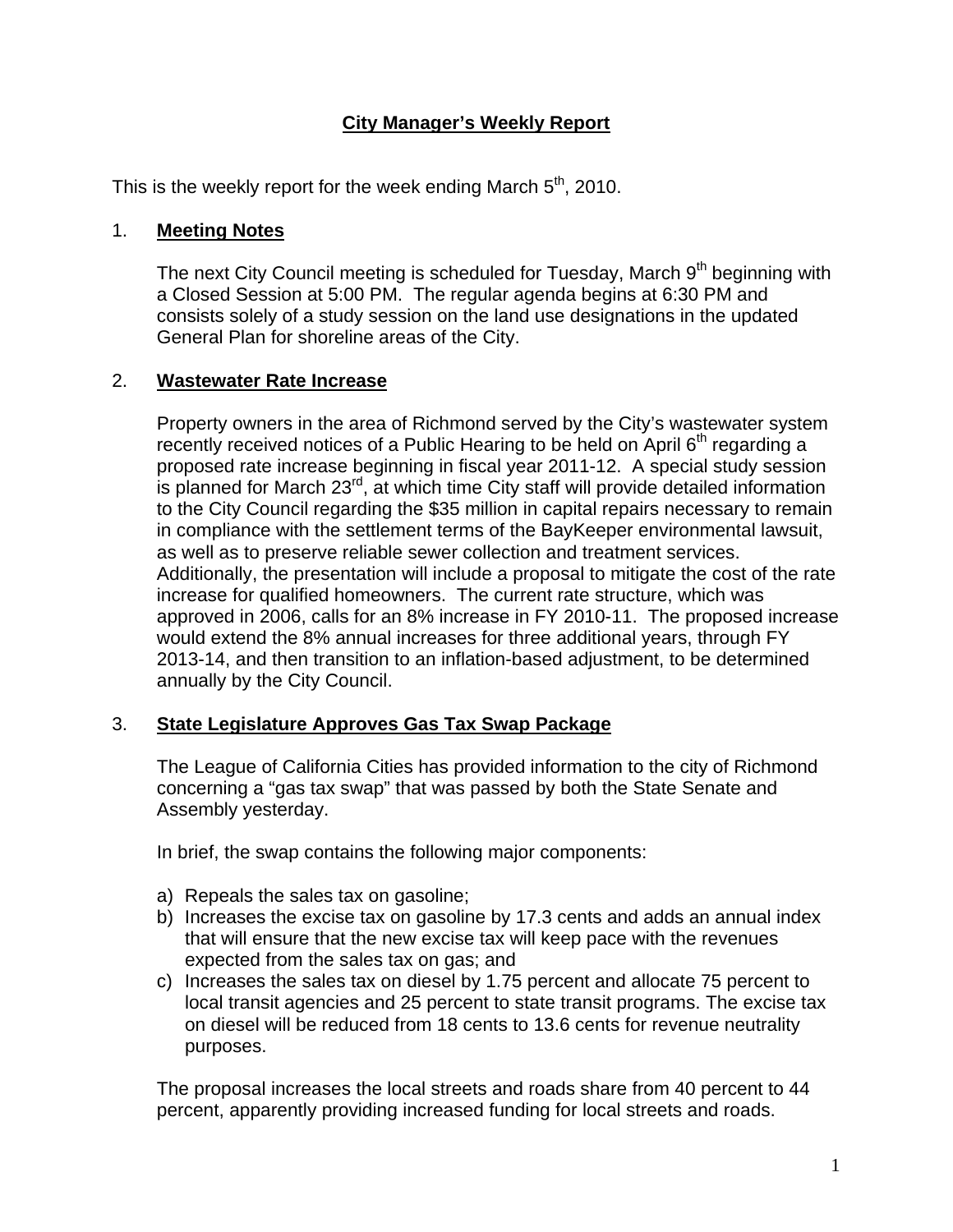However, it also includes weakened constitutional protections and revenue vulnerability for cities if the state debt service increases in the future.

This swap will need to be watched carefully for its ultimate impact on local government.

# 4. **Fire Captain Promotions**

On Monday, March 1<sup>st</sup>, Engineers Robert Giaramita and Marc Palecheck were promoted to the position of Fire Captain. They were selected from a group of six eligible candidates following an interview process in February. Captain Giaramita and Captain Palechek have been with the Fire Department for eleven years. A badge pinning ceremony is scheduled for Monday, March  $15<sup>th</sup>$  at 5:00 p.m. in the City Council Chambers.

### 5. **Traffic Safety Study**

The Engineering Department recently posted a Traffic Safety Survey on the City's website, which, to date, as been completed by approximately 150 community members. Department staff is encouraging community members to complete the survey so that they can utilize the data to objectively analyze, prioritize, and develop appropriate solutions and cost estimates for traffic safety concerns. The survey closes in one week and can be found at <http://www.ci.richmond.ca.us/CivicAlerts.aspx?AID=487>or <http://www.surveymonkey.com/s/RichmondPublic-TrafficSafety>

#### 6. **Black History Month Contribution to Haitian Earthquake Relief**

As you may recall, I reported last week that the City of Richmond employees recently celebrated "The History of Black Economic Empowerment" as part of the 10<sup>th</sup> Annual City of Richmond Employee Black History Celebration. What I failed to include in my report is that the individual ticket price for the event included a contribution to the American Red Cross Haitian earthquake relief effort. A very gracious representative of the Red Cross attended the Employee Black History Celebration to acknowledge this generous contribution by Richmond city employees.

#### 7. **Public Works Updates**

- Nicholl Park's new restroom area is still awaiting paving. As soon as weather permits, crews will pave the area and it will be opened shortly thereafter.
- The re-roofing of Richmond Fire Station #62 (1065  $7<sup>th</sup>$  Street) will begin as soon as weather permits.